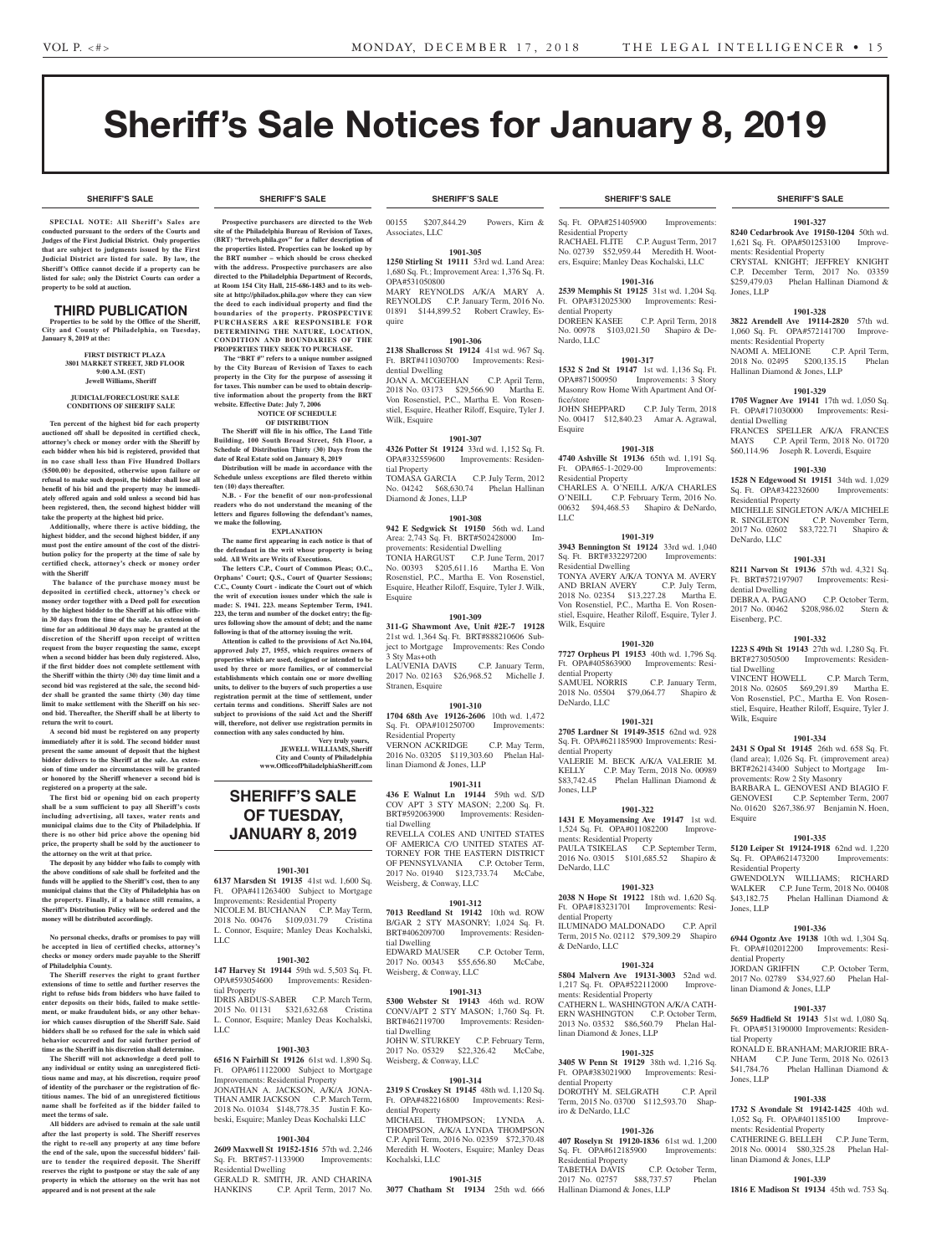### Ft. OPA#452008900 Improvements: Residential Property<br>ERIC WILLIAMS C.P. April Term, 2018

No. 04673 \$69,593.33 Phelan Hallinan Diamond & Jones, LLP

# **1901-340**

**8816 Ridge Ave, Unit 16 19128-2026** 21st wd. 1,848 Sq. Ft. (Improvement Area) OPA#212522836 Subject to Mortgage Improvements: Residential Unit ERIN HAMILTON, EXECUTRIX C.P. August Term, 2017 No. 002700 \$4,668.00

# **1901-341**

Elliot H. Berton, Esquire

**4441 Baker St 19127-1318** 21st wd. 1,680 Sq. Ft. OPA#211229100 Improvements: Residential Property

ANTOINETTE PRISCO, IN HER CAPAC-ITY AS CO-ADMINISTRATOR AND HEIR OF THE ESTATE OF THERESA PRISCO; JOSEPH PRISCO, IN HIS CAPACITY AS CO-ADMINISTRATOR AND HEIR OF THE ESTATE OF THERESA PRISCO; LAW-RENCE PRISCO, IN HIS CAPACITY AS HEIR OF THE ESTATE OF THERESA PRIS-CO; FRANCIS PRISCO, IN HIS CAPACITY AS HEIR OF THE ESTATE OF THERESA PRISCO; UNKNOWN HEIRS, SUCCES-SORS, ASSIGNS, AND ALL PERSONS, FIRMS, OR ASSOCIATIONS CLAIMING RIGHT, TITLE, OR INTEREST FROM OR UNDER THERESA PRISCO, DECEASED C.P. June Term, 2017 No. 02742 \$10,222.22 Phelan Hallinan Diamond & Jones, LLP

# **1901-342**

**3132 Livingston St 19134-5129** 25th wd. 928 Sq. Ft. OPA#251328600 Improvements: Residential Property KEVIN P. BARR C.P. August Term, 2017

# No. 02568 \$100,735.53 Phelan Hallinan Diamond & Jones, LLP **1901-343**

**5925 N Front St 19120** 61st wd. 1,625 Sq. Ft. OPA#612478500 Improvements: Residential Property STACEY BLACKSTON C.P. February Term, 2016 No. 04428 \$43,346.17 KML

# Law Group, P.C. **1901-344**

**1607 E Gowen Ave 19150-1007** 50th wd. Beginning Point: Situate on the Northwesterly side of Gowen Avenue (Sixty feet wide) at the distance on Ninety-three feet Five inches Northeastwardly from the Northeasterly side of Pickering Avenue (sixty feet wide) OPA#501491700 Improvements: Apt 2-4 Units 2 Sty Mason KAREEM B. BRYANT C.P. August Term,

2016 No. 02118 \$215,557.43 Patrick J. Wesner, Esquire

# **1901-345**

**1523 S 32nd St 19146** 36th wd. 1,020 Sq. Ft. OPA#364460400 Improvements: Residential Property

ELGIN HARMON C.P. May Term, 2016 No. 03710 \$66,090.32 Phelan Hallinan Diamond & Jones, LLP

#### **1901-346**

**1995 Plymouth St 19138** 10th wd. 1,120 Sq. Ft. OPA#101323000 Improvements: Residential Property RAYDELL SCOTT C.P. December Term,

2017 No. 00313 \$94,570.73 KML Law Group, P.C.

# **1901-347**

**6093 Chester Ave 19142** 40th wd. 1,478 Sq. Ft. OPA#401220900 Improvements: Residential Property MICHAEL EMERSON SOLELY IN HIS

CAPACITY AS HEIR OF GERMAN EMER-SON, JR. DECEASED C.P. June Term, 2018 No. 00044 \$76,227.25 KML Law Group, P.C.

# **1901-348**

**5353 Yocum St 19143** 51st wd. 1,433 Sq. Ft. OPA#512092900 Improvements: Residential Property KATHEY HOLEMAN C.P. April Term,

2018 No. 02539 \$39,970.22 KML Law Group, P.C.

# **1901-349**

**7101 Forrest Ave 19138** 10th wd. 2,340 Sq. Ft. OPA#102535400 Improvements: Residential Property

# TERESA C. JOHNSON C.P. August Term, 2016 No. 00827 \$87,383.55 KML Law Group, P.C.

**1901-350**

**3900 Ford Rd a/k/a 3900 Ford Rd Apt 12L**  ASSIGNS, AND ALL PERSONS, FIRMS,

**19131** 52nd wd. 986 Sq. Ft. OPA#888520185 Improvements: Residential Property<br>
TRACI L. DOUGLAS C.P. November TRACI L. DOUGLAS Term, 2017 No. 00729 \$120,340.15 KML Law Group, P.C.

**1901-351**

**3900 Ford Rd Unit 18C 19131** 52nd wd. 1,206 Sq. Ft. OPA#888520262 Improvements: Residential Property FRANK W. PERKINS, III AS ADMINISTRA-

TOR OF THE ESTATE OF TELETE M. GAR-RISON, DECEASED C.P. August Term, 2017 No. 03157 \$162,258.70 KML Law Group, P.C.

# **1901-352**

**4425 1/2-4427 N Lawrence St 19140** 7th wd. 4,830 Sq. Ft. OPA#072158900 Improvements: Residential Property IDELFONSO RODRIGUEZ JR. A/K/A

IDELFONSO RODRIGUEZ C.P. August Term, 2016 No. 01446 \$92,208.68 KML Law Group, P.C.

# **1901-353**

**1324 Locust St #604 a/k/a 1324 Locust St 19107** 5th wd. 388 Sq. Ft. OPA#888115434 Improvements: Residential Property MARY STEPHANIE HOOD C.P. November Term, 2017 No. 00724 \$92,895.48 KML Law Group, P.C.

#### **1901-354**

**423 E Pleasant Ave 19119** 22nd wd. Land Area: 1,931 Sq. Ft.; Improvement Area: 1,236 Sq. Ft. OPA#222077200 CHRISTOPHER L. THOMAS, CO-PER-SONAL REPRESENTATIVE OF THE ES-TATE OF SANFORD KING; JACQUELINE Y. DAVIS, CO-PERSONAL REPRESEN-TATIVE OF THE ESTATE OF SANFORD KING; ESTATE OF SANFORD KING; UN-KNOWN HEIRS, SUCCESSORS, ASSIGNS, AND ALL PERSONS, FIRMS, OR ASSO-CIATIONS CLAIMING RIGHT, TITLE, OR INTEREST FROM OR UNDER SANFORD KING C.P. December Term, 2015 No. 03017 \$185,945.56 Robert Crawley, Es-

# **1901-355**

quire

**645 S 60th St 19143** 3rd wd. 1,360 Sq. Ft. OPA#032222500 Improvements: Residential Dwelling EVA TUNSTALL C.P. May Term, 2018 No. 00598 \$98,288.90 Robert Crawley, Esquire

# **1901-356**

**6508 Bobolink Pl 19142** 40th wd. Land Area: 3,411 Sq. Ft.; Improvement Area: 1,360 Sq. Ft. OPA#406567905

FRANK PERONE A/K/A FRANK PERONE, JR., KNOWN HEIR OF FILOMENA AGNES PERONE; UNKNOWN HEIRS, SUCCES-SORS, ASSIGNS, AND ALL PERSONS, FIRMS, OR ASSOCIATIONS CLAIMING RIGHT, TITLE, OR INTEREST FROM OR UNDER FILOMENA AGNES PER-ONE C.P. December Term, 2017 No. 01930 \$145,805.46 Robert Crawley, Esquire

#### **1901-357**

**604 Walnut Ln 19128-1712** 21st wd. Beginning Point: at a point on the Northwesterly side of Walnut Lane (70 feet wide) measured North 62 degrees 42 minutes 14 seconds East along the said northwesterly side of Walnut Lane. BRT#213085815 Improvements: Row 2 Sty Masonry KAREN M. BROWNE C.P. May Term, 2015 No. 02566 \$398,200.86 Richard J. Nalbandian, III

#### **1901-358**

**310 N Redfield St 19139** 4th wd. 1,395 Sq. Ft. OPA#042251200 Improvements: Residential Dwelling

UNKNOWN HEIRS, SUCCESSORS, AS-SIGNS, AND ALL PERSONS, FIRMS, OR ASSOCIATIONS CLAIMING RIGHT, TITLE, OR INTEREST FROM OR UNDER BOBSIE MAY MITCHELL GRANT A/K/A BOBSIE MAY CLAIR A/K/A BOBSIE MAY GRANT A/K/A BOBSIE M. CLAIR, DECEASED; ELAINE SMITH, IN HER CAPACITY AS HEIR OF BOBSIE MAY MITCHELL GRANT A/K/A BOBSIE MAY CLAIR A/K/A BOBSIE MAY GRANT A/K/A BOBSIE M. CLAIR, DECEASED C.P. April Term, 2018 No. 03321 \$81,706.91 Robert Crawley, Esquire

#### **1901-359**

**1250 N 18th St 19121** 47th wd. 990 Sq. Ft.; Improvement: 1,845 Sq. Ft. OPA#471298000 EDITH MITCHELL, KNOWN HEIR OF EU-GENE TAYLOR A/K/A EUGENE TAYLOR, JR.; UNKNOWN HEIRS, SUCCESSORS,

# **SHERIFF'S SALE SHERIFF'S SALE SHERIFF'S SALE SHERIFF'S SALE SHERIFF'S SALE**

OR ASSOCIATIONS CLAIMING RIGHT, TITLE, OR INTEREST FROM OR UNDER EUGENE TAYLOR A/K/A EUGENE TAY-LOR, JR C.P. December Term, 2017 No. 01296 \$88,650.45 Robert Crawley, Esquire

# **1901-360**

**6020 Clifford Terr 19151** 34th wd. 1,388 Sq. Ft. OPA#342119200 Improvements: Residential Property

ARNOLD W. ALEXANDER C.P. October Term, 2017 No. 02261 \$68,648.47 KML Law Group, P.C.

# **1901-361**

**4512 Tampa St 19120** 42nd wd. 1,225 Sq. Ft.; Improvements: 912 Sq. Ft. OPA#421568100 LINDA LOPEZ, KNOWN HEIR OF LOIS E. WIEAND, DECEASED; UNKNOWN HEIRS, SUCCESSORS, ASSIGNS, AND ALL PERSONS, FIRMS, OR ASSOCIA-TIONS CLAIMING RIGHT, TITLE, OR INTEREST FROM OR UNDER LOIS E. WIEAND C.P. July Term, 2017 No. 02636 \$59,674.21 Jenine Davey, Esquire

# **1901-362**

**2849 Stevens St 19149** 62nd wd. 937 Sq. Ft. OPA#621211300 Improvements: Residential Property YVONNE SMITH C.P. October Term, 2017 No. 01331 \$120,237.26 KML Law Group, P.C.

# **1901-363**

**614 W Bristol St 19140** 43rd wd. 865 Sq. Ft. OPA#433205100 Improvements: Residential Property KAMLA D. WILLIAMS C.P. January

Term, 2015 No. 03202 \$25,427.66 KML Law Group, P.C.

# **1901-364**

**5332 Priscilla St 19144** 12th wd. 985 Sq. Ft. OPA#124135910 Improvements: Residential Property

BILGIS BASSETT A/K/A BILQIS BASSETT AND MICHAEL WALLACE C.P. November Term, 2015 No. 04221 \$88,972.86 KML Law Group, P.C.

# **1901-365**

**5416 Race St 19139** 4th wd. 1,406 Sq. Ft. OPA#041004900 Improvements: Residential Property CLAUDE N. TROUPE C.P. July Term, 2018 No. 02214 \$47,861.79 KML Law Group, P.C.

# **1901-366**

**2541 W Seybert St 19121** 29th wd. 792 Sq. Ft. OPA#291074900 Improvements: Residential Property

JAMES H. JONES; ALL KNOWN AND UN-KNOWN HEIRS OF JAMES H. JONES C.P. February Term, 2017 No. 02910 \$48,024.37 Cristina L. Connor, Esquire; Manley Deas Kochalski, LLC

# **1901-367**

**4520 N Uber St #A & B 19140** 13th wd. 1,351 Sq. Ft.; Improvements: 1,254 Sq. Ft. OPA#132224600 EUNICE LEE JONES A/K/A EUNICE EV-ANS C.P. August Term, 2016 No. 00159 \$96,203.87 Robert Crawley, Esquire

# **1901-368**

**3832 N Gratz St 19140** 13th wd. 1,332 Sq. Ft. OPA#131267500 Improvements: Residential Property BRIAN NELSON, A/K/A BRIAN G. NEL-SON C.P. November Term, 2017 No. 01536 \$55,002.74 Justin F. Kobeski, Esquire; Manley Deas Kochalski LLC

#### **1901-370**

**1238 Wallace St 19123** 14th wd. 1,050 Sq. Ft. OPA#141288800 Improvements: Residential Property REGINA FARRELL, SOLELY IN HER CA-PACITY AS AN HEIR TO THE ESTATE OF ALVER J. STROUD A/K/A ALVER JEAN STROUD; ALL UNKNOWN HEIRS OF ALVER J. STROUD A/K/A ALVER JEAN

STROUD C.P. August Term, 2017 No. 01932 \$55,327.63 Cristina L. Connor, Esquire; Manley Deas Kochalski, LLC

# **1901-371**

**5946 Windsor Ave a/k/a 5946 Windsor St 19143-5222** 3rd wd. 1,130 Sq. Ft. BRT#034099500 Improvements: Row B/ gar 2 Sty Masonry

SHAKIRAH TORRANCE A/K/A SHAKI-RAH A. TORRANCE C.P. September Term, 2016 No. 00080 \$107,409.24 Milstead & Associates, LLC

# **1901-372**

**2925 Rorer St 19134-3018** 7th wd. 901 Sq.

Ft. BRT#071529000 Improvements: Row 2 Sty Masonry JIMMY SEGARRA C.P. June Term, 2018 No. 01599 \$14,031.85 Milstead & Associates, LLC

**1901-386 1540 S. Woodstock St 19146-4527** 36th wd. Land Area 637 Sq. Ft.; Improvement Area 920 Sq. Ft. OPA#363249300 Subject to Rent Improvements: 2 Bedroom 1 Bath W/full Base-

PFR INVESTMENTS, LLC, PRESTON PICKETT & CHRISTINA PICKETT C.P. July Term, 2018 No. 03935 \$157,915.93 + costs and interest Lee M. Shlamowitz, Es-

**1901-387 143 Dudley St 19148** 39th wd. BRT#391021700 Improvements: Residen-

JANINE KING AND JEFFREY J. KING C.P. August Term, 2017 No. 00493 \$150,135.68 Martha E. Von Rosenstiel, P.C., Martha E. Von Rosenstiel, Esquire, Heather Riloff, Esquire, Tyler J. Wilk, Esquire

**1901-388 204 Overhill Ave 19116** 58th wd. 10,305 Sq. Ft. OPA#583045400 Improvements: Resi-

UNKNOWN HEIRS, SUCCESSORS, AS-SIGNS, AND ALL PERSONS, FIRMS, OR ASSOCIATIONS CLAIMING RIGHT, TITLE, OR INTEREST FROM OR UNDER NANCY A. HORNER A/K/A NANCY ANN HORNER, MEAGHAN HORNER, KNOWN HEIR OF NANCY A. HORNER A/K/A NANCY ANN HORNER, DECEASED AND CHRISTOPHER HORNER, KNOWN HEIR OF NANCY A. HORNER A/K/A NANCY<br>ANN HORNER DECEASED CP No-ANN HORNER, DECEASED

vember Term, 2017 No. 02786 \$196,857.73

**1901-389 5856 Oxford Ave 19149** 35th wd. 1,131 Sq. Ft. OPA#352342100 Improvements: Resi-

WILLIAM J. SELTNER, JR. AND CHRIS-TINE SNELLBAKER C.P. December Term, 2017 No. 01929 \$11,320.62 Shapiro

**1901-390 2339 N College Ave 19121** 29th wd. 1,740 Sq. Ft. OPA#291029900 Subject to Mortgage Improvements: Residential Property HERMAN KEESE, A/K/A HERMAN KEESE, JR. C.P. June Term, 2018 No. 03444 \$109,086.69 Cristina L. Connor, Esquire; Manley Deas Kochalski, LLC **1901-391 5912 Cottage St 19135** 55th wd. 1,504 Sq. Ft. OPA#552380000 Improvements: Resi-

DEBORAH GRANTON C.P. August Term, 2017 No. 01931 \$73,668.02 Meredith H. Wooters, Esquire; Manley Deas Kochalski,

**1901-392 1950 Clarence St 19134** 45th wd. 1,009 Sq. Ft. OPA#452120800 Subject to Mortgage Improvements: Residential Property THURAYYA T. BERRY-PETTEWAY, A/K/A THURAYYA BERRY, A/K/A THURAYYA PETTEWAY, A/K/A THURAYYA T. BERRY, A/K/A THURAYYA T. PETTEWAY, A/K/A THURAYYA T. BERRY PETTEWAY C.P. June Term, 2018 No. 00163 \$46,956.24 Justin F. Kobeski, Esquire; Manley Deas Ko-

**1901-393 907 S 58th St 19143-2737** 46th wd. 1,256 Sq. Ft. BRT#463286100 Improvements: Row

JAMAR HILL AND RAYMOND E. HILL, DECEASED C.P. June Term, 2016 No. 00624 \$48,712.60 Milstead & Associates,

**1901-394 5530 N 6th St 19120** 61st wd. 1,709 Sq. Ft. BRT#612271200 Improvements: Residen-

RAYMOND LYONS AND ASJOURDE LY-ONS C.P. February Term, 2018 No. 00692 \$65,523.18 Stern & Eisenberg PC

**1901-395 2313 Norris St E a/k/a 2313 E. Norris St 19125** 31st wd. 2,201 Sq. Ft. BRT#313003600 FRANK HORVATH AND SHARON HOR-VATH C.P. June Term, 2018 No. 00781 \$37,011.77 Stern & Eisenberg PC

**1901-396 3180 Memphis St 19134** 25th wd. 756 Sq. Ft.

PASQUALE INGRAVALLO C.P. December Term, 2017 No. 00565 \$61,977.43

Shapiro & DeNardo, LLC

dential Property

& DeNardo, LLC

dential Property

chalski LLC

2 Sty Masonry

tial Real Estate

BRT#252325600

Stern & Eisenberg, P.C.

LLC

LLC

ment

quire

tial Dwelling

dential Property

# **1901-373**

**438 Flamingo St 19128-4121** 21st wd. 4,069 Sq. Ft. BRT#212369100 Improvements: S/d W/d Gar 2 Sty Masonry JAMES J. CAPELLA AND SHELLY A. CA-PELLA C.P. December Term, 2017 No. 00118 \$670,096.01 Milstead & Associates, LLC

# **1901-374**

**5927 Kingsessing Ave 19143-5539** 40th wd. 798 Sq. Ft. BRT#401125300 Improvements: S/d Conv Apt 2 Sty Mason JANET HOWARD AND VICTOR HOW-ARD C.P. December Term, 2017 No. 02818 \$47,002.92 Milstead & Associates, LLC

# **1901-375**

**64001 Delaire Landing Rd Unit 1 19114**  65th wd. 0 Sq. Ft.; Improvements: 1,027 Sq. Ft. OPA#888650868 Subject to Rent UNKNOWN HEIRS, SUCCESSORS, AS-SIGNS, AND ALL PERSONS, FIRMS, OR ASSOCIATIONS CLAIMING RIGHT. TITLE, OR INTEREST FROM OR UNDER DORIS RADITZ, DECEASED; GARY RA-DITZ, IN HIS CAPACITY AS HEIR OF DORIS RADITZ, DECEASED C.P. May Term, 2018 No. 02684 \$130,543.66 Robert Crawley, Esquire

# **1901-376**

**5217 Webster St 19143-2626** 46th wd. 1,857 Sq. Ft. BRT#462110900 Improvements: Semi/det 2 Sty Masonry WILLIE JAMES WICKLIFFE C.P. July Term, 2017 No. 00086 \$80,534.86 Milstead & Associates, LLC

### **1901-377**

2-2471-05; PRCL#5 S 23-335

Argentieri, Esquire

Residential Dwelling

Doyle, LLC

tial Property

**1109 Christian St 19147** 2nd wd. BRT#02-

MICHAEL MITTELMAN, A/K/A MICHAEL MITTLEMAN AND ROBIN M. NIXON, A/K/A ROBIN NIXON C.P. August Term, 2016 No. 03293 \$401,162.19 Emmanuel J.

**1901-378 2706 S 80th St 19153-1103** 40th wd. 1,620 Sq. Ft. OPA#40-5-9383-00 Improvements:

VIVIENNE CRAWFORD C.P. May Term, 2017 No. 03113 \$158,562.41 Pressman &

**1901-379 3510 Trevi Ct 19145** 26th wd. OPA#262381200 Improvements: Residen-

JOSEPH CONTI AND MICHELLE CON-TI C.P. March Term, 2018 No. 01580 \$495,302.26 KML Law Group, P.C.

**1901-380 4930 Knorr St 19135-2402** 41st wd. 1,779 Sq. Ft. BRT#412017000 Improvements:

JOHN C. KUHN A/K/A JOHN KUHN C.P. February Term, 2018 No. 03074 \$237,856.97

**1901-381 4945 N Front St 19120-3535** 42nd wd. 1,961 Sq. Ft. BRT#421262400 Subject to Mortgage Improvements: Row 2 Sty Masonry ERNESTINE CHAMPION C.P. August Term, 2018 No. 01033 \$49,257.10 Mil-

**1901-382 7553 Gilbert St 19150-2603** 10th wd. 1,420 Sq. Ft. BRT#102488200 Improvements:

MARJORIE ADDERLEY C.P. May Term, 2018 No. 02420 \$120,405.63 Milstead &

**1901-383 5623 Spruce St 19139-3938** 16th wd. 1,936 Sq. Ft. BRT#604066000 Improvements:

NINA BRACEY C.P. March Term, 2015 No. 03935 \$132,999.25 Milstead & As-

**1901-385 4070 Powelton Ave 19104** 6th wd. +1,700 Sq. Ft. consisting of a residential property BRT#061013300 Subject to Mortgage MOVITA JOHNSON C.P. July Term, 2018 No. 3260 \$477,264.48+costs and interest

Row/cov Apt 3 Sty Mason

Milstead & Associates, LLC

stead & Associates, LLC

Row B/gar 2 Sty Masonry

Semi/det 2 Sty Masonry

Thomas M. Pinney, Esquire

Associates, LLC

sociates, LLC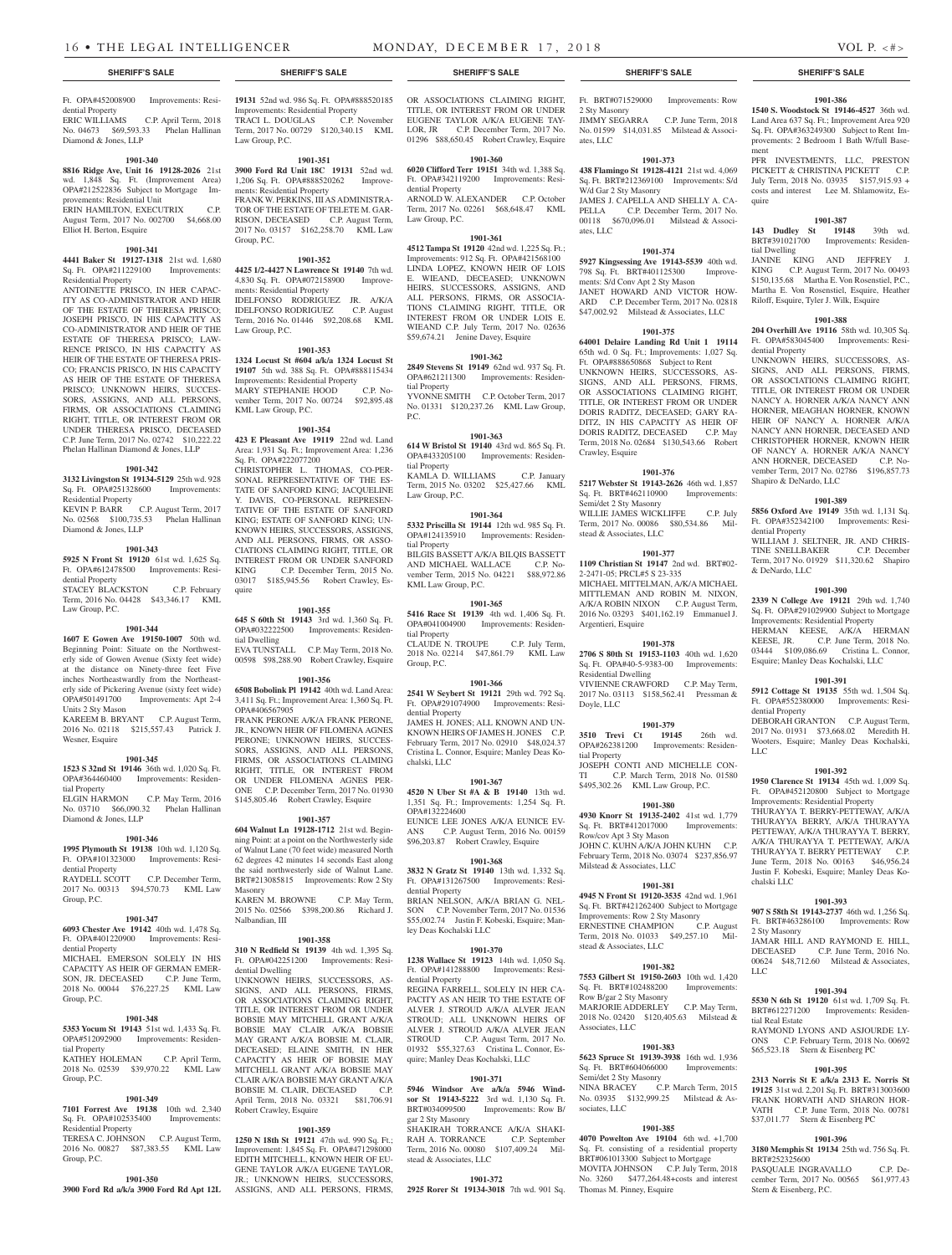# **SHERIFF'S SALE SHERIFF'S SALE SHERIFF'S SALE SHERIFF'S SALE SHERIFF'S SALE**

# **1901-397**

**5210 Marlowe St, assessed as 5210 Marlow St 19124** 62nd wd. 960 Sq. Ft. OPA#622265800 Improvements: Residential Property<br>YVETTE D. CALDWELL C.P. February **THEORY COMMENTS ARESTS AND THE PROPERTY** 

Term, 2018 No. 03283 \$46,103.99 Shapiro & DeNardo, LLC

# **1901-398**

**1521 W Oxford St 19121** 47th wd. 2,325 Sq. Ft. OPA#471134700 Improvements: Residential Property HOWARD G. PALMER C.P. August Term,

2016 No. 03999 \$178,576.52 Justin F. Kobeski, Esquire; Manley Deas Kochalski LLC

#### **1901-399**

**638 S 57th St 19143** 46th wd. 1,392 Sq. Ft. OPA#463246300 Improvements: Residential Property KHAMILAH MUHAMMAD C.P. June Term, 2018 No. 01792 \$90,222.98 Shapiro

& DeNardo, LLC

**1901-400 4650 Oakland St 19124** 23rd wd. 1,927 Sq. Ft. OPA#234229900 Improvements: Resi-

dential Property YOLANDA S. BROWNLEE C.P. April Term, 2018 No. 01509 \$34,291.47 Cristina L. Connor, Esquire; Manley Deas Kochalski, LLC

### **1901-402**

**2844 N. 27th St 19132** 38th wd. Land Area: 1,133 Sq. Ft.; Improvement Area: 1,158 Sq. Ft. OPA#381211700

VIRGINIA DANIELS INDIVIDUALLY AND AS HEIR OF MARGARET R. SIMPSON, DECEASED; UNKNOWN HEIRS, SUC-CESSORS, ASSIGNS, AND ALL PERSONS, FIRMS, OR ASSOCIATIONS CLAIMING RIGHT, TITLE, OR INTEREST FROM OR UNDER MARGARET R. SIMPSON C.P. November Term, 2017 No. 00496 \$49,542.60 Robert Crawley, Esquire

#### **1901-403**

**6405 Dorel St 19142-3020** 40th wd. 1,220 Sq. Ft. (land area); 900 Sq. Ft. (improvement)

area) BRT#406331900 Subject to Mortgage Improvements: Row 2 Sty Masonry SALEEM A. FIELDS AND NARJARA G. SOUZA-PEDRO C.P. October Term, 2016 No. 02280 \$49,604.53 Benjamin N. Hoen,

Esquire

# **1901-404**

**5517 Angora Terr 19143** 51st wd. 1,120 Sq. Ft. OPA#513061900 Improvements: 992 Sq. Ft.

NATHANIEL CUFFY, SR., KNOWN HEIR OF ARTHUR CUFFY; UNKNOWN HEIRS, SUCCESSORS, ASSIGNS, AND ALL PERSONS, FIRMS, OR ASSOCIATIONS CLAIMING RIGHT, TITLE, OR INTEREST FROM OR UNDER ARTHUR CUFFY C.P. August Term, 2017 No. 02120 \$39,173.07 Robert Crawley, Esquire

#### **1901-405**

**5628 Belmar Terr 19143-4713** 51st wd. On the Southeasterly Side of Belmar St.; 196ft. 0in. Southwestwardly from the Southwesterly side of 56th St.; Front: 16ft. 0in. Depth: 63ft. 6in. OPA#51-4-1052-00

MAURICE NESMITH C.P. March Term, 2016 No. 001516 \$63,958.21 Lois M. Vitti, Esquire

# **1901-406**

**2555 S 62nd St 19142** 40th wd. 960 Sq. Ft. OPA#402104900 Improvements: Residential Property TAI CHI BOOKER A/K/A TAI C. BOOKER

C.P. April Term, 2018 No. 04509 \$56,086.03 Phelan Hallinan Diamond & Jones, LLP

# **1901-407**

**3893 Alberta Terr 19154-2704** 66th wd. 1,520 Sq. Ft. OPA#662583900 Improvements: Residential Property

KIMBERLY M. RUSSO; CHARLES RUS-SO C.P. October Term, 2017 No. 04319 \$162,962.87 Phelan Hallinan Diamond & Jones, LLP

#### **1901-408**

**5842 Malvern Ave 19131-3027** 52nd wd. 1,220 Sq. Ft. OPA#522113900 Improvements: Residential Property

VICTORIA J. WALKER C.P. March Term, 2018 No. 03274 \$37,601.08 Phelan Hallinan Diamond & Jones, LLP

# **1901-409**

**825 N 29th St a/k/a 825 N 29th St 4D 19130- 1149** 15th wd. 783 Sq. Ft. OPA#888152708 Improvements: Residential Property KATHERINE ROSS C.P. February Term, 2018 No. 03207 \$245,195.34 Phelan Hallinan Diamond & Jones, LLP

# **1901-410**

**344 N 55th St 19139** 4th wd. 1,323 Sq. Ft. BRT#041172800 Improvements: Residential Real Estate JOSEPH P. THOMAS, JR C.P. June Term, 2018 No. 02445 \$35,340.01 Stern & Eisenberg PC

# **1901-411**

**3316 N Fairhill St 19140** 19th wd. ROW 2 STY MASONRY; 1,098 Sq. Ft. BRT#193175700 Improvements: Residential Dwelling TERESA HARRIS C.P. May Term, 2018 No. 00257 \$67,078.25 McCabe, Weisberg, & Conway, LLC

**1901-412**

**549 N Allison St 19131-4902** 4th wd. 1,137 Sq. Ft. OPA#041197200 Improvements: Residential Property CHANNA JENNINGS A/K/A CHANNA C. JENNINGS C.P. September Term, 2017 No. 03216 \$101,443.31 Phelan Hallinan Diamond & Jones, LLP

# **1901-413**

**332 Magee Ave 19111** 35th wd. Land: 2,495 Sq. Ft.; Improvement: 1,320 Sq. Ft. BRT#353095800 Improvements: Residential Real Estate STEVEN J. CAMPBELL C.P. October Term, 2016 No. 004036 \$126,722.04 Stern & Eisenberg PC

### **1901-414**

**604 Levick St 19111** 35th wd. 1,733 Sq. Ft. BRT#353036700 Improvements: Residential Real Estate WILFORD O. LANE, JR. A/K/A WILFORD LANE C.P. April Term, 2016 No. 00344 \$89,772.72 Stern & Eisenberg PC

# **1901-415**

**12640 Chilton Rd 19154** 66th wd. 2,000 Sq. Ft. BRT#663328700 Improvements: Residential Real Estate JEFFREY L. EVANGELISTA C.P. June Term, 2018 No. 01236 \$152,482.98 Stern & Eisenberg PC

# **1901-416**

**4821 Benner St 19135** 41st wd. ROW 2 STY MASONRY; 1,140 Sq. Ft. BRT#411142400 Improvements: Residential Dwelling IGOR MIRGORODSKY AND IRINA MIR-GORODSKY C.P. April Term, 2018 No. 00006 \$72,643.49 McCabe, Weisberg, & Conway, LLC

#### **1901-417**

**1740 Church Ln 19141** 17th wd. 1,360 Sq. Ft. OPA#171232400 Improvements: Residential Property MICHAEL J. BROOKS C.P. May Term, 2015 No. 00715 \$93,876.17 Phelan Hallinan Diamond & Jones, LLP

**1901-418**

**6552 Hegerman St 19135** 41st wd. BRT#41- 1-3701-00; REG#111 N 18-177 STEPHANIE REEVES C.P. July Term, 2017 No. 02819 \$88,757.87 Emmanuel J. Argentieri, Esquire

# **1901-419**

**5322 Oakland St 19124** 62nd wd. 1,558 Sq. Ft. OPA#621389700 Improvements: Residential Dwelling CORDELL BROWN; ANTOINETTE PEND-ER-BROW A/K/A ANTOINETTE PENDER-<br>BROWN C.P. December Term, 2017 No. C.P. December Term, 2017 No. 01824 \$185,993.58 RAS Citron, LLC - Attorneys for Plantiff; Robert Crawley, Esquire

## **1901-420**

**1912 S 5th St 19148** 39th wd. 1,108 Sq. Ft. BRT#392284600 Improvements: Residential Real Estate VANCE COOPER C.P. June Term, 2018

No. 01172 \$117,815.54 Stern & Eisenberg PC

# **1901-421**

**6069 Chester Ave 19142-1430** 40th wd. 1,368 Sq. Ft. OPA#401219700 Improvements: Residential Property MARY HALL C.P. June Term, 2018 No. 01595 \$38,666.81 Phelan Hallinan Diamond & Jones, LLP

# **1901-422**

**1309 McKinley St 19111-5819** 53rd wd. 1,096 Sq. Ft. OPA#531026300 Improvements: Residential Property RAMON IRIZARRY C.P. October Term, 2017 No. 03207 \$54,472.55 Phelan Hallinan Diamond & Jones, LLP

# **1901-423**

**4000 Gypsy Ln 703, a/k/a 4000 Gypsy Ln #703G1 19129** 21st wd. 788 Sq. Ft. OPA#888210349 Improvements: Residential Property ROBYN A. JEFFRIES C.P. July Term, 2017 No. 02333 \$112,293.45 Phelan Hallinan Diamond & Jones, LLP

**1901-424**

**2117 75th Ave 19138** 50th wd. ROW B/ GAR 2 STY MASONRY; 1,408 Sq. Ft. BRT#501404000 Improvements: Residential Dwelling TYRON WILLIAMS C.P. June Term, 2018

No. 01965 \$143,499.41 McCabe, Weisberg, & Conway, LLC

# **1901-425**

**901 S 13th St 19147-3604** 2nd wd. South side of Christian St.; East side of 13th St.; Front: 18 feet; Depth: 60 feet OPA#871504030 Improvements: Row W-off/str 3 Sty Masonry EMMA KIMAHN NGUYEN A/K/A KIM ANH THI NGUYEN A/K/A KIM ANH NGUYEN A/K/A EMMA KIM NGUYEN A/K/A EMMA K. NGUYEN, THAO THI NGUYEN, KIM KHUE NGUYEN A/K/A KHUE KIM NGUYEN C.P. October Term, 2006 No. 04456 \$60,000.00 James A. Bell, IV, Esquire

#### **1901-426**

**9725 Portis Rd 19115-1904** 58th wd. 5,800 Sq. Ft. BRT#581209700 Improvements: Residential Dwelling ALFIE NATALE C.P. November Term, 2015 No. 03506 \$276,990.39 Powers, Kirn

**1901-427**

& Associates, LLC

**7448 Rhoads St 19151** 34th wd. ROW B/ GAR 2 STY MASONRY; 1,446 Sq. Ft. BRT#343155400 Improvements: Residential Dwelling CHITRA SETHURAMAN C.P. December Term, 2016 No. 02380 \$127,752.13 Mc-Cabe, Weisberg, & Conway, LLC

# **1901-428**

**7137 Marsden St 19135-1222** 41st wd. BRT#412390100 Improvements: Residential Dwelling MICHELLE F. MARTINEZ C.P. December Term, 2017 No. 03949 \$89,692.09 Powers, Kirn & Associates, LLC

# **1901-429**

**804 N 64th St 19151-3301** 34th wd. 2,427 Sq. Ft. OPA#344249900 Improvements: Residential Property ARLENE DAVIS C.P. November Term, 2017 No. 02264 \$93,959.16 Phelan Hal-

linan Diamond & Jones, LLP **1901-430**

**4209 Pechin St 19128-5021** 21st wd. 1,549 Sq. Ft. OPA#212174900 Improvements: Residential Property LORETTA M. LIVINGSTON C.P. February Term, 2017 No. 07603 \$136,618.28 Phelan Hallinan Diamond & Jones, LLP

# **1901-431**

**3605 Sepviva St 19134** 45th wd. On East Side of Sepviva St: 32 ft. 0 in.; North side of Venango St.; Front: 15 ft. 11in. Depth: 37ft. 2 in OPA#451456500 Subject to Mortgage Improvements: Residential Dwelling UNKNOWN HEIRS, DEVISEES, SUCCES-SORS, PERSONAL REPRESENTATIVES, ASSIGNS OF, AND ALL PERSONS, FIRMS, OR ASSOCIATIONS CLAIMING RIGHT TITLE, OR INTEREST FROM OR UNDER. JOHN SHEPHERD, DECEASED C.P. June Term, 2018 No. 01171 \$50,695.04 plus legal interest in the amount of \$1,107.89 for a subtotal of \$51,802.93 Ron L. Woodman, Esquire

# **1901-432**

**1154 E Stafford St 19138** 59th wd. 1,080 Sq. Ft. OPA#591037700 Improvements: Residential Property JEFFREY GREEN C.P. March Term, 2018 No. 01683 \$146,394.46 Phelan Hallinan Diamond & Jones, LLP

# **1901-433**

**5860 Woodcrest Ave 19131** 52nd wd. 1,534 Sq. Ft. OPA#522148000 Improvements: Residential Property DENNIS GREENE C.P. April Term, 2016 No. 02540 \$131,921.68 Phelan Hallinan Diamond & Jones, LLP

#### **1901-434**

**4700 Lansing St 19136-3309** 65th wd. 1,046 Sq. Ft. OPA#651171500 Improvements: Residential Property RONALD L. RIGGINS, SR A/K/A RONALD **2050 Simon St 19124** 41st wd. 1,120 Sq. Ft.

L. RIGGINS C.P. September Term, 2017 No. 03266 \$106,178.68 Phelan Hallinan Diamond & Jones, LLP

OPA#411015900 Improvements: Residen-

No. 02921 \$85,572.37 Phelan Hallinan

**1901-449 3130 Stirling St 19149** 55th wd. 1,040 Sq. Ft. OPA#551003900 Improvements: Resi-

MATTHEW K. KNONEBORG; MELISSA KNONEBORG C.P. April Term, 2014 No. 00265 \$103,230.11 Justin F. Kobeski, Esquire; Manley Deas Kochalski LLC **1901-450 1516 S Bailey St 19146-4414** 36th wd. 956 Sq. Ft. OPA#364273516 Improvements:

KIMBERLY WHITE A/K/A KIMBERLY C. WHITE C.P. June Term, 2018 No. 01590 \$22,483.46 Phelan Hallinan Diamond &

**1901-451 1603 E Washington Ln 19138** 10th wd. 2,940 Sq. Ft. OPA#102280900 Improve-

SHAWN CAUTHON C.P. February Term, 2016 No. 00885 \$153,781.69 Meredith H. Wooters, Esquire; Manley Deas Kochalski,

**1901-452 6314 Regent St 19142-2022** 40th wd. 1,104 Sq. Ft. OPA#401238900 Improvements:

CARMEN JACOBO C.P. September Term, 2017 No. 03568 \$64,784.11 Phelan Hal-

**1901-453 4263 N Darien St 19140-2220** 43rd wd. 1,038 Sq. Ft. OPA#433377110 Improve-

MERCEDES ROSADO C.P. August Term, 2018 No. 00393 \$28,482.02 Phelan Hal-

**1901-455 7509 Woolston Ave 19150** 10th wd. ROW B/GAR 2 STY MASONRY; 1,224 Sq. Ft. BRT#102422700 Improvements: Residen-

JAMES LEWIS, KNOWN SURVIV-ING HEIR OF JAMES LEWIS, NANCY LEWIS-SHELL, KNOWN SURVIVING HEIR OF JAMES LEWIS, BEATRICE GAMBLE, KNOWN SURVIVING HEIR OF RICHARD C. JAMES, DECEASED HEIR OF JAMES LEWIS, ALEASE WASHING-TON, KNOWN SURVIVING HEIR OF EL-LIOT JAMES, UNKNOWN SURVIVING HEIRS OF JAMES LEWIS, UNKNOWN SURVIVING HEIRS OF ELLIOT JAMES AND UNKNOWN SURVIVING HEIRS OF RICHARD C. JAMES C.P. January Term, 2017 No. 00071 \$162,342.94 McCabe,

C.P. August Term, 2018

tial Property

dential Property

Residential Property

ments: Residential Property

Residential Property

linan Diamond & Jones, LLP

ments: Residential Property

linan Diamond & Jones, LLP

Weisberg, & Conway, LLC

ments: Residential Property

Residential Property

Associates, LLC

tial Dwelling

Wilk, Esquire

ments: Residential Property

**1901-456 5361 Diamond St 19131-2336** 52nd wd. 1,600 Sq. Ft. OPA#521157700 Improve-

BETTYMAE BROWN A/K/A BETTYMAE I. BROWN A/K/A BETTY MAE BROWN C.P. May Term, 2018 No. 02408 \$21,941.13 Phelan Hallinan Diamond & Jones, LLP **1901-457 6419 Limekiln Pike 19138** 17th wd. 1,164 Sq. Ft. OPA#172309800 Improvements:

EVANS BENOIT; MICHELENE BENOIT C.P. April Term, 2016 No. 00552 \$47,908.35 Phelan Hallinan Diamond & Jones, LLP **1901-458 3718 Westhampton Dr 19154-2015** 58th wd. BRT#66-3367000 Subject to Mortgage Improvements: Residential Dwelling ROSALIND M. BALDWIN A/K/A ROSA-LIND BALDWIN C.P. March Term, 2018 No. 00709 \$93,318.54 Powers, Kirn &

**1901-459 4047 Higbee St 19135** 62nd wd. 998 Sq. Ft. BRT#622205200 Improvements: Residen-

MARY ANNE CAVANAUGH C.P. January Term, 2018 No. 05051 \$102,210.85 Martha E. Von Rosenstiel, P.C., Martha E. Von Rosenstiel, Esquire, Heather Riloff, Esquire, Tyler J.

**1901-460 1457 N Robinson St 19151-4243** 34th wd. 994 Sq. Ft. OPA#342272200 Improve-

tial Dwelling

Jones, LLP

LLC

Diamond & Jones, LLP

# **1901-435**

**8030 Ditman St a/k/a 8030 Ditman St #100R 19136** 65th wd. 820 Sq. Ft. OPA#888651000 Improvements: Residential Property RICKY P. LOCKETT A/K/A RICKY LOCK-ETT C.P. July Term, 2018 No. 03980 \$55,103.64 Phelan Hallinan Diamond & Jones, LLP

**1901-436**

**6461 Morris Park Rd 19151** 34th wd. 1,440 Sq. Ft. OPA#344105500 Improvements: Residential Property DENISE D. STORTI A/K/A DENISE STOR-TI; MICHAEL STORTI A/K/A JOSEPH MI-CHAEL STORTI C.P. January Term, 2016 No. 02661 \$246,046.72 Phelan Hallinan Diamond & Jones, LLP

#### **1901-437**

**6733 Linmore Ave a/k/a 6733 Linmore St 19142-1806** 40th wd. 1,216 Sq. Ft. OPA#403178700 Improvements: Residential Property JAMES A. COPPEDGE; CYNTHIA E. COPPEDGE C.P. August Term, 2014 No. 03556 \$82,522.06 Phelan Hallinan Diamond & Jones, LLP

**1901-438 7431 Rugby St 19138-1218** 10th wd. 1,224 Sq. Ft. OPA#102469300 Improvements:

THOMAS PRATT C.P. August Term, 2017 No. 00391 \$107,554.26 Phelan Hallinan

**1901-440 108 Hickory Hill Rd 19154-4306** 66th wd. 1,296 Sq. Ft. OPA#662308700 Improve-

THOMAS J. HOLZER; ELEANOR E. HOL-ZER C.P. February Term, 2018 No. 03206 \$78,527.99 Phelan Hallinan Diamond &

**1901-441 5311 Large St 19124-1120** 62nd wd. 1,368 Sq. Ft. OPA#621336700 Improvements:

TIMIKA N. RUCKER C.P. November Term, 2017 No. 02368 \$59,631.70 Phelan

**1901-442 4487 E Thompson St 19137-1630** 45th wd. 1,185 Sq. Ft. OPA#453235900 Improve-

COLLEEN TESKA; ANNA TESKA C.P. June Term, 2018 No. 01228 \$70,778.45 Phelan Hallinan Diamond & Jones, LLP **1901-443 6333 Tulip St 19135-3322** 41st wd. 1,120 Sq. Ft. OPA#411446620 Improvements:

VICTORIA B. CEBZANOV C.P. August Term, 2018 No. 02250 \$150,886.17 Phelan

**1901-444 5849 Carpenter St 19143** 3rd wd. 1,028 Sq. Ft. OPA#033079900 Improvements: Resi-

SAMUEL MOLETT C.P. June Term, 2017 No. 01539 \$87,649.19 Phelan Hallinan

**1901-445 5545 Miriam Rd 19124-1715** 35th wd. 1,340 Sq. Ft. OPA#351414200 Improvements:

MARIE ANGERVILLE A/K/A MARIE S. ANGERVILLE; SAMUEL FLORENT C.P. February Term, 2018 No. 00073 \$94,026.24 Phelan Hallinan Diamond & Jones, LLP **1901-446 7809 Whitaker Ave 19111-2814** 56th wd. 1,086 Sq. Ft. OPA#561085700 Improve-

EDUARDO SOTO C.P. September Term, 2017 No. 02212 \$228,610.39 Phelan Hal-

**1901-447 1416 Friendship St 19111-4208** 53rd wd. 1,600 Sq. Ft. OPA#532300100 Improve-

ANNE EDOUARD A/K/A ANN EDOUARD; DIMITRI JOSEPH; GINA JOSEPH C.P. March Term, 2014 No. 01713 \$217,870.81 Phelan Hallinan Diamond & Jones, LLP **1901-448**

Hallinan Diamond & Jones, LLP

Hallinan Diamond & Jones, LLP

ments: Residential Property

Residential Property

dential Property

Diamond & Jones, LLP

Residential Property

ments: Residential Property

linan Diamond & Jones, LLP

ments: Residential Property

Residential Property

Diamond & Jones, LLP

ments: Residential Property

Jones, LLP

Residential Property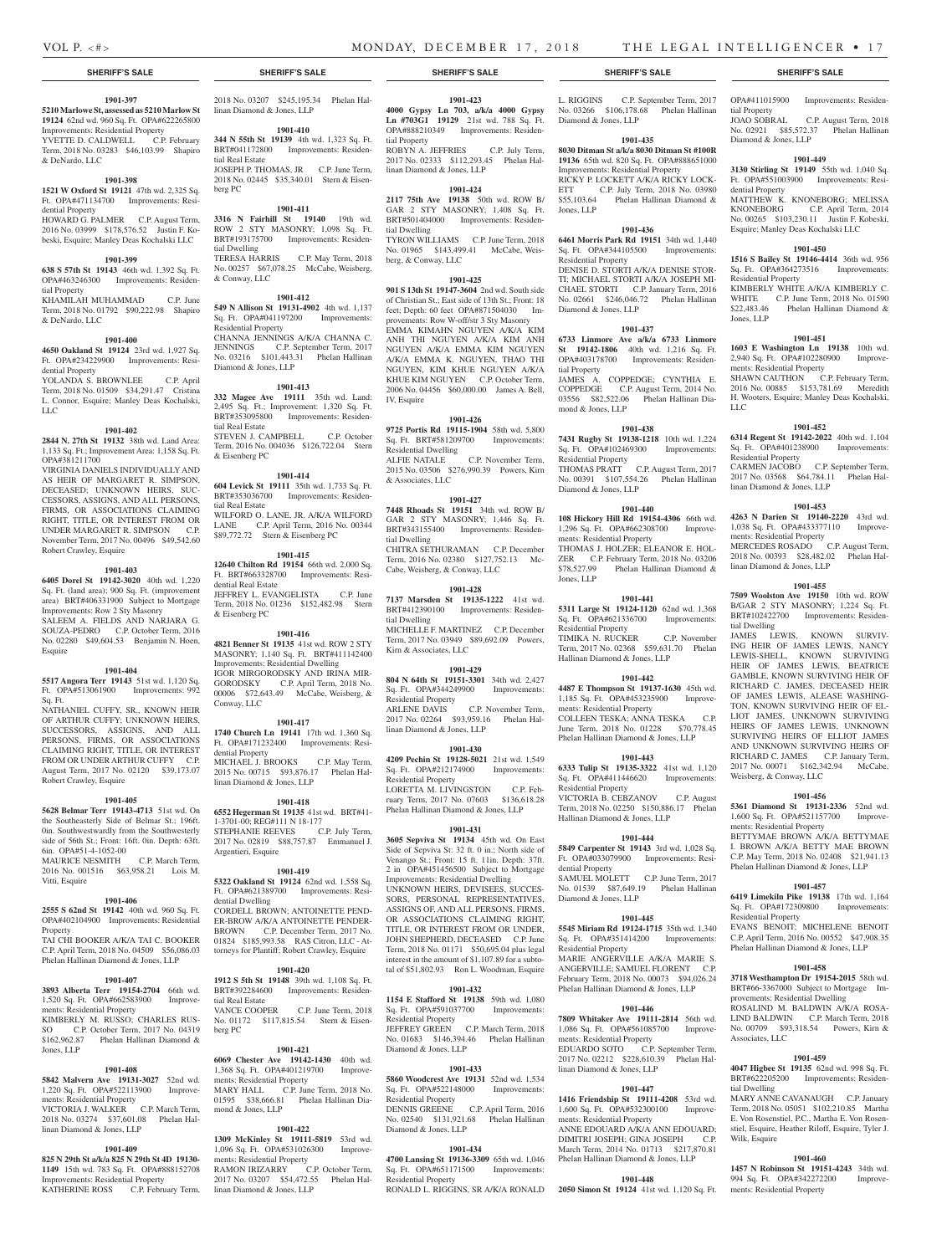25,252 Sq. Ft. OPA#77-4-1890-00 Subject to Mortgage Improvements: Hse Worship All

CATHEDRAL OF PRAISE COMMUNITY CHURCH, F/K/A ST. JAMES COMMUNI-TY CHURCH, INC. C.P. February Term, 2018 No. 000575 \$383,206.63, plus interest through the date of the sheriff's sale, plus costs

**1901-472 6827 Finch Pl 19142** 40th wd. Land: 3,524 Sq. Ft.; 1,480 Sq. Ft. BRT#406580300 Improvements: Residential Real Estate CRYSTAL DAVIS (A/K/A CRYSTAL PU-RIEFOY) C.P. April Term, 2018 No. 01796 \$158,774.88 Stern & Eisenberg PC

**1901-473 7124 Glenloch St 19135** 41st wd. 2,017 Sq. Ft.; Improvement: 1,364 Sq. Ft.

QUIANA CURETON; JEROME WILLIAMS A/K/A JEROME S. WILLIAMS C.P. January Term, 2018 No. 05492 \$186,753.37

**1901-474 7009 Woodbine Ave 19151-2330** 34th wd. 12,880 Sq. Ft. OPA#34-4-1367-00 Improvements: Single Family Residential Dwell-

LORRAINE ROBINSON C.P. April Term, 2017 No. 00590 \$577,235.52 Hladik,

**1901-475 2512 Ingersoll St 19121-4718** 29th wd. 605 Sq. Ft. OPA#291082500 Improvements: Single Family Residential Dwelling RAUCHMAN WATTS C.P. August Term, 2018 No. 01225 \$121,847.90 Hladik, On-

**1901-476 4935 N Front St 19120** 42nd wd. Land: 1,900 Sq. Ft.; Improvement: 1,536 Sq. Ft.; Total: 1,900 Sq. Ft. OPA#421261900 Improve-1,900 Sq. Ft. OPA#421261900 ments: Residential Property

ROSEANNA DAVIS C.P. November Term, 2017 No. 01110 \$44,681.70 Richard M.

**1901-477 5871 N 6th St 19120** 61st wd. 3,800 Sq. Ft. OPA#612289400 Improvements:

NATHANIEL BARKLEY, JR. C.P. September Term, 2018 No. 00087 \$192,347.78

**1901-478 4329 Deerpath Ln 19154** 66th wd. 2,498 Sq. Ft. OPA#662449600 Improvements: Resi-

DEBORAH A. MILLER C.P. June Term, 2015 No. 00392 \$171,983.66 Shapiro &

**1901-479 1853 S Sartain St 19148** 39th wd. 696 Sq. Ft. BRT#394584300 Improvements: Resi-

CARLO ALTIERI AND SUSAN ALTIERI C.P. August Term, 2017 No. 01413 C.P. August Term, 2017 No. 01413 \$235,158.26 Martha E. Von Rosenstiel, P.C., Martha E. Von Rosenstiel, Esquire, Heather Riloff, Esquire, Tyler J. Wilk, Esquire

**1901-480 2810 Knorr St 19149** 55th wd. 1,767 Sq. Ft. OPA#551188400 Improvements: Residen-

RAYMOND T. DONAHUE C.P. January Term, 2017 No. 00482 \$160,550.98 Shap-

**1901-481 9028 Ashton Rd 19136** 57th wd. 7,150 Sq. Ft.; Improvement: 1,296 Sq. Ft. OPA#571311500 WARREN G. GEIGER, JR. C.P. June Term, 2018 No. 01777 \$122,222.90 Robert Craw-

**1901-483 909 Ritner St 19148** 39th wd. 950 Sq. Ft. OPA#393346000 Subject to Mortgage Im-

ROBERT J. STERN, AS ADMINISTRATOR TO THE ESTATE OF ABRAHAM CAR-LINSKI A/K/A ABRAHAM P. CARLINSKI C.P. May Term, 2017 No. 00943 \$61,760.21 Cristina L. Connor, Esquire; Manley Deas Ko-

2 Sty Mas

William J. Levant, Esquire

OPA#412330000

ing

Robert Crawley, Esquire

Onorato & Federman, LLP

orato & Federman, LLP

Squire & Associates, LLC

Residential Property

dential Property

DeNardo, LLC

dential Dwelling

tial Property

ley, Esquire

chalski, LLC

iro & DeNardo, LLC

Shapiro & DeNardo, LLC

GREGORY WILLIAMS C.P. March Term, 2018 No. 00703 \$33,968.35 Phelan Hallinan Diamond & Jones, LLP

# **1901-461**

**7431 Andrews Ave 19138-2231** 10th wd. 1,500 Sq. Ft. OPA#101142200 Improvements: Residential Property

UNKNOWN HEIRS, SUCCESSORS, AS-SIGNS, AND ALL PERSONS, FIRMS, OR ASSOCIATIONS CLAIMING RIGHT TITLE OR INTEREST FROM OR UNDER DIANE IRVING, DECEASED C.P. September Term, 2017 No. 02202 \$45,509.54 Phelan Hallinan Diamond & Jones, LLP

# **1901-462**

**5242 Market St 19139-3417** 60th wd. Land Area: 1,155 Sq. Ft.; Improvement Area: 2,673 Sq. Ft. BRT#871250050 Improvements: Str/off+apt. 3 Sty Masonry

MISUN CHO C.P. February Term, 2017 No. 007602 \$Judgement docketed September 18, 2018 in the amount of \$144,328.69 plus interest at six (6%) per annum after September 18, 2018 Jay C. Scheinfield, Esquire

#### **1901-463**

**2447 76th Ave 19150** 50th wd. ROW B/ GAR 2 STY MASONRY; 1,578 Sq. Ft. BRT#501414400 Improvements: Residential Dwelling DAVID P. MCFARLIN AND MARLENE

JONES C.P. January Term, 2016 No. 02115 \$143,497.33 McCabe, Weisberg, & Conway, LLC

# **1901-464**

**45 N. 57th St 19139** 4th wd. 1,296 Sq. Ft. OPA#042075000 Improvements: Residential Property

UNKNOWN HEIRS, SUCCESSORS, AS-SIGNS, AND ALL PERSONS, FIRMS, OR ASSOCIATIONS CLAIMING RIGHT, TITLE, OR INTEREST FROM OR UNDER RUFUS C. REDDICK, DECEASED C.P. December Term, 2017 No. 03394 \$22,696.76 Shapiro & DeNardo, LLC

#### **1901-465**

**1538 Shunk St 19145** 26th wd. ROW 2 STY MASONRY; 1,504 Sq. Ft. BRT#261053400 Improvements: Residential Dwelling STACEY MASELLA AND VICTOR MASELLA C.P. September Term, 2015 No. C.P. September Term, 2015 No. 01354 \$249,445.94 McCabe, Weisberg, & Conway, LLC

# **1901-466**

**3371 Almond St 19134** 45th wd. 1,286 Sq. Ft. BRT#451283900 Improvements: Residential Dwelling

MICHAEL J. HESSON C.P. May Term, 2018 No. 00043 \$142,958.13 Martha E. Von Rosenstiel, P.C., Martha E. Von Rosenstiel, Esquire, Heather Riloff, Esquire, Tyler J. Wilk, Esquire

#### **1901-467**

**28 N St. Bernard St 19139-2747** 44th wd. 1,496 Sq. Ft. BRT#441054000 Improvements: Residential Real Estate

AMANDAKAY TRUST C.P. April Term, 2016 No. 01568 \$113,563.62 Stern & Eisenberg PC

# **1901-468**

**4747 Garden St 19137-2225** 45th wd. 938 Sq. Ft. OPA#453341300 Improvements: Residential Property DOLORES STOJAK, IN HER CAPACITY AS HEIR OF KAREN L. STOJAK A/K/A KAREN LEIGH STOJAK, DECEASED; UN-KNOWN HEIRS, SUCCESSORS, ASSIGNS, AND ALL PERSONS, FIRMS, OR ASSO-CIATIONS CLAIMING RIGHT, TITLE, OR INTEREST FROM OR UNDER KAREN L. STOJAK A/K/A KAREN LEIGH STOJAK, DECEASED C.P. May Term, 2018 No. 01337 \$121,776.13 Phelan Hallinan Diamond & Jones, LLP

#### **1901-469**

**666 Lawler St 19116-3336** 58th wd. 2,450 Sq. Ft. BRT#582092400 Improvements: Residential Dwelling NOEL TAJ MASIH AND YASMEEN NOEL C.P. December Term, 2016 No. 00613 \$171,191.50 Law Office of Gregory Javardian, LLC

# **1901-470**

of Gregory Javardian, LLC

**7558 Woodbine Ave 19151-2720** 34th wd. 1,634 Sq. Ft. BRT#343200800 Improvements: Residential Dwelling OMAR R. BULLI C.P. November Term, 2017 No. 00564 \$127,038.91 Law Office

**1901-471**

# **1901-484**

provements: Residential Property

**6400-10 Haverford Ave 19151** 34th wd. ANNETTE ROBINSON A/K/A ANNETTE **1015 E Phil Ellena St 19150** 50th wd. 3,109 Sq. Ft.; Improvement: 1,474 Sq. Ft. OPA#502358600

SMACK; FRED SMACK C.P. May Term, 2017 No. 04436 \$143,869.74 Robert Crawley, Esquire

# **1901-485**

**1636 S 52nd St 19143-5010** 51st wd. 992 Sq. Ft. OPA#512050500 Improvements: Residential Property

DARRELL WALLACE, IN HIS CAPACITY AS HEIR OF DOROTHY WALLACE A/K/A DOROTHY L. WALLACE, DECEASED; UNKNOWN HEIRS, SUCCESSORS, AS-SIGNS, AND ALL PERSONS, FIRMS, OR ASSOCIATIONS CLAIMING RIGHT TITLE, OR INTEREST FROM OR UNDER DOROTHY WALLACE A/K/A DOROTHY L. WALLACE, DECEASED C.P. July Term, 2018 No. 01642 \$33,790.91 Phelan Hallinan Diamond & Jones, LLP

# **1901-486**

**2827 Overington St 19137** 45th wd. 1,042 Sq. Ft. OPA#453086500 Improvements: Residential Property

DEIDRE ALLEN C.P. October Term, 2017 No. 02580 \$51,176.66 Meredith H. Wooters, Esquire; Manley Deas Kochalski, LLC

# **1901-487**

**2521 S 73rd St 19142** 40th wd. 1,120 Sq. Ft. OPA#404070600 Subject to Mortgage Improvements: Residential Property ROBIN TUCKER C.P. December Term, 2013 No. 01130 \$81,996.97 Justin F. Kobeski, Esquire; Manley Deas Kochalski LLC

# **1901-489**

**4830 A St 19120** 42nd wd. 1,669 Sq. Ft.; Improvement: 1,350 Sq. Ft. OPA#421292600 WESLEY THOMAS, PERSONAL REPRE-SENTATIVE OF THE ESTATE OF DAISY HALL; UNKNOWN HEIRS, SUCCESSORS, ASSIGNS, AND ALL PERSONS, FIRMS, OR ASSOCIATIONS CLAIMING RIGHT TITLE, OR INTEREST FROM OR UNDER DAISY HALL, DECEASED; REGINA PA-TRICIA HALL, KNOWN HEIR OF DAISY HALL; FATIMA CHARMAINE HALL, KNOWN HEIR OF DAISY HALL; LAKITA MONIQUE HALL, KNOWN HEIR OF DAI-SY HALL; ESTATE OF DAISY HALL C.P. March Term, 2013 No. 03529 \$35,925.25 Robert Crawley, Esquire

# **1901-490**

**4250 Neilson St 19124** 33rd wd. 930 Sq. Ft. OPA#332524900 Improvements: Residential Property

VIVIAN CAMACHO C.P. February Term, 2011 No. 01193 \$100,681.96 KML Law Group, P.C.

# **1901-491**

**4963 Whitaker Ave 19124** 23rd wd. 1,614 Sq. Ft. OPA#233080600 Improvements: Residential Property

ANTHONY BELLETIERI SOLELY IN HIS CAPACITY AS HEIR OF HELEN BELLE-TIERI DECEASED AND THE UNKNOWN HEIRS OF HELEN BELLETIERI DE-CEASED C.P. November Term, 2017 No. 01716 \$72,445.26 KML Law Group, P.C.

# **1901-492**

**6929 Garman St 19142** 40th wd. 1,048 Sq. Ft. OPA#406263400 Improvements: Residential Property

THE UNKNOWN HEIRS OF GEORGE JONES, JR. DECEASED, RANDOLPH JOHNSON SOLELY IN HIS CAPACITY AS HEIR OF RAMONA JONES, DECEASED AND THE UNKNOWN HEIRS OF RAMO-NA JONES DECEASED C.P. March Term, 2017 No. 01582 \$101,237.81 KML Law Group, P.C.

#### **1901-493**

**924 Marlyn Rd a/k/a 924 N Marlyn Rd 19151** 34th wd. 1,443 Sq. Ft. OPA#344283700 Improvements: Residential Property EVELIA TORRES, AS ADMINISTRATRIX OF THE ESTATE OF JAMES L. HARRIS,

DECEASED, SOLELY IN HER CAPAC-ITY AS HEIR OF JAMES L. HARRIS, DE-CEASED C.P. April Term, 2017 No. 03962 \$57,452.74 KML Law Group, P.C.

# **1901-494**

**422 Van Kirk St 19120** 35th wd. 1,930 Sq. Ft. OPA#352092500 Improvements: Residential Property FRANCES J. ROMING C.P. May Term, 2017 No. 02821 \$112,591.30 KML Law

# Group, P.C. **1901-495**

**4666 Castor Ave 19124** 23rd wd. Land: 4,200 Sq. Ft.; Improvement: 2,900 Sq. Ft.; Total: 4,200 Sq. Ft. OPA#234189700

# **SHERIFF'S SALE SHERIFF'S SALE SHERIFF'S SALE SHERIFF'S SALE SHERIFF'S SALE**

Improvements: Residential Property DOUGLAS H. WHITFIELD AND ZINA WHITFIELD C.P. May Term, 2018 No. 03606 Richard M. Squire & Associates, LLC

# **1901-496**

**5317 W Berks St a/k/a 5317 Berks St 19131**  52nd wd. 1,662 Sq. Ft. OPA#521116000 Improvements: Residential Property THE UNKNOWN HEIRS OF CARLTON

C. POUNDS DECEASED AND GEORGE POUNDS SOLELY IN HIS CAPACITY AS HEIR OF CARLTON C. POUNDS DE-CEASED C.P. March Term, 2018 No. 00124 \$121,639.29 KML Law Group, P.C.

# **1901-497**

**107 Arch St, Apt 5B a/k/a 101-11 Arch St #5B 19106-2022** 5th wd. Land Area: 0 Sq. Ft.; Improvement Area: 1,951 Sq. Ft. OPA#888053613 Improvements: Residential Dwelling SMYTHE STORES CONDOMINIUM AS-SOCIATION; DANA WILLIAMS A/K/A DANA D WILLIAMS C.P. December Term, 2017 No. 01732 \$890,758.08 Robert Crawley, Esquire

### **1901-498**

**7531 Greenhill Rd 19151** 34th wd. Land: 1,868 Sq. Ft.; Improvement: 1,152 Sq. Ft.; Total: 1,868 Sq. Ft. OPA#343250000 Improvements: Residential Property KELLY L. HARRIS C.P. November Term, 2017 No. 02776 \$106,177.84 Richard M. Squire & Associates, LLC

#### **1901-499**

**5235 Arlington St 19131** 52nd wd. 1,680 Sq. Ft. OPA#521127400 Improvements: Residential Property THE UNKNOWN HEIRS OF SUSAN STAN-

TON DECEASED AND MAYA JONES, SOLELY IN HER CAPACITY AS HEIR OF SUSAN STANTON, DECEASED C.P. June Term, 2017 No. 00508 \$147,823.61 KML Law Group, P.C.

## **1901-500**

**3601 Aramingo Ave 19134** 45th wd. 61,066 Sq. Ft. or 1.402 Acres OPA#88-2-0761-01 Subject to Mortgage Subject to Rent Improvements: 12,739 Square Foot Commercial Retail Building (Tenant Occupied) 75 HAWTHORNE REALTY LLC C.P. December Term, 2017 No. 01030

\$30,465,470.95 as of April 15, 2017, plus interest accruing at the rate of 11.12% per annum/\$8,766.35 per diem from and after April 15, 2017, late charges, attorneys' fees and costs and any other additional charges or expenses accruing under the Loan Document David R. Augustin, Esquire; Sommer L. Ross, Esquire; Duane Morris LLP

### **1901-501**

**203 W Ruscomb St 19120** 42nd wd. 1,021 Sq. Ft. OPA#422162400 Improvements: Residential Property RICKY BOST C.P. September Term, 2017

No. 01885 \$19,191.47 KML Law Group, P.C.

# **1901-502**

**172 W. Loudon St a/k/a 172 W. Louden St 19120** 42nd wd. 1,195 Sq. Ft.; Improvement: 1,260 Sq. Ft. OPA#422085500 CARLOS J. PEREZ C.P. June Term, 2018 No. 02206 \$66,911.12 Robert Crawley, Esquire

#### **1901-503**

**5959 Upland Way 19131** 52nd wd. 1,320 Sq. Ft. OPA#522010900 Improvements: Residential Property<br>WANDA HENRY

C.P. June Term, 2017 No. 00680 \$60,635.11 KML Law Group, P.C.

# **1901-504**

**6105 Washington Ave 19143** 3rd wd. OPA#033108600 Improvements: Residential Property ANTOINE GREEN AND NIKIA MY-ERS C.P. March Term, 2017 No. 02311 \$148,019.68 KML Law Group, P.C.

#### **1901-505**

**5743 N Camac St 19141** 49th wd. 1,145 Sq. Ft. OPA#493161900 Improvements: Residential Property<br>MELVIN DUKES C.P. December Term, 2017 No. 02925 \$87,836.95 KML Law Group, P.C.

# **1901-506**

**5444 Catharine St a/k/a 5444 Catherine St 19143** 46th wd. 1,503 Sq. Ft. OPA#463103000 Improvements: Residential Property

CLARENCE HENDERSON AND CHAR-LENE PARMENTER A/K/A CHARLENE D. PARMENTER C.P. April Term, 2016 No. 00722 \$119,661.88 KML Law Group, P.C.

# **1901-507**

**4626 Tampa St 19120** 42nd wd. 1,354 Sq. Ft. OPA#421571200 Improvements: Residential Property CINDY MORALES C.P. June Term, 2016 No. 02083 \$66,011.21 KML Law Group,

# **1901-508**

P.C.

**1677 W Wyoming Ave 19140** 13th wd. 1,299 Sq. Ft. OPA#132393600 Improvements: Residential Property

TAHIR KELLY AS EXECUTOR OF THE ESTATE OF LARRY KELLY, DECEASED AND DELPHINE OLIVER AS ADMINIS-TRATRIX OF THE ESTATE OF LOTTIE R. SIMS, DECEASED C.P. June Term, 2018 No. 01301 \$44,832.42 KML Law Group, P.C.

#### **1901-509**

**5836 Windsor Ave 19143** 3rd wd. 973 Sq. Ft. OPA#034096100 Improvements: Residential Property<br>KEVIN S. JONES

C.P. December Term. 2017 No. 00312 \$73,097.98 KML Law Group, P.C.

1,275 Sq. Ft. OPA#332090500 Improve-

DENNIS BARTON SOLELY IN HIS CAPACITY AS HEIR OF WILLIAM J. BARTON A/K/A WILLIAM BARTON, DE-CEASED, THOMAS BARTON SOLELY IN HIS CAPACITY AS HEIR OF WILLIAM J. BARTON A/K/A WILLIAM BARTON, DECEASED, LINDA BARTON-LABENZ SOLELY IN HER CAPACITY AS HEIR OF WILLIAM J. BARTON A/K/A WILLIAM BARTON, DECEASED AND THE UN-KNOWN HEIRS OF WILLIAM J. BARTON A/K/A WILLIAM BARTON DECEASED C.P. June Term, 2017 No. 00505 \$30,548.76

**1901-511 5143 N Sydenham St 19141** 17th wd. 1,392 Sq. Ft. OPA#172080900 Improvements:

DONYEILL TILGHMAN AS ADMINIS-TRATRIX OF THE ESTATE OF DENISE JONES, DECEASED C.P. November Term, 2017 No. 01539 \$67,191.09 KML Law

**1901-513 3137 Hartville St 19134** 7th wd. 668 Sq. Ft. OPA#071551900 Improvements: Residen-

DONNA BARKDALE C.P. February Term, 2018 No. 01009 \$26,597.37 KML Law

**1901-514 5830 Filbert St 19139** 4th wd. 1,125 Sq. Ft. OPA#042017900 Improvements: Residen-

ROXANNE V. ANDERSON C.P. May Term, 2018 No. 02029 \$55,856.37 KML

**1901-515 424 N Horton St 19151** 34th wd. 965 Sq. Ft. OPA#341205000 Improvements: Residen-

SHERMELL P. HOWARD A/K/A SHER-<br>MELL HOWARD C.P. June Term, 2018

No. 00451 \$60,407.44 KML Law Group,

**1901-516 4950 Kershaw St 19131** 44th wd. 980 Sq. Ft. BRT#442136600 Improvements: Residen-

ANTHONY CARDWELL C.P. August Term, 2018 No. 01136 \$29,852.77 Martha E. Von Rosenstiel, P.C., Martha E. Von Rosenstiel, Esquire, Heather Riloff, Esquire, Tyler J.

**1901-517 3522 Arthur St 19136** 64th wd. 2,160 Sq. Ft. BRT#642324400 Improvements: Residen-

NICOLETTE ROSE POWERS AS ADMIN-ISTRATRIX AND HEIR AT LAW OF ED-WARD POWERS, III, DECEASED AND UN-KNOWN HEIRS, SUCCESSORS, ASSIGNS, AND ALL PERSONS, FIRMS, OR ASSO-CIATIONS CLAIMING RIGHT, TITLE OR INTEREST FROM OR UNDER EDWARD POWERS, III, DECEASED C.P. September Term, 2017 No. 02502 \$109,752.63 Martha E. Von Rosenstiel, P.C., Martha E. Von

C.P. June Term, 2018

# **1901-510 1679 E Hunting Park Ave 19124** 33rd wd.

ments: Residential Property

KML Law Group, P.C.

Residential Property

Group, P.C.

tial Property

Group, P.C.

tial Property

tial Property

tial Dwelling

Wilk, Esquire

tial Dwelling

P.C.

Law Group, P.C.